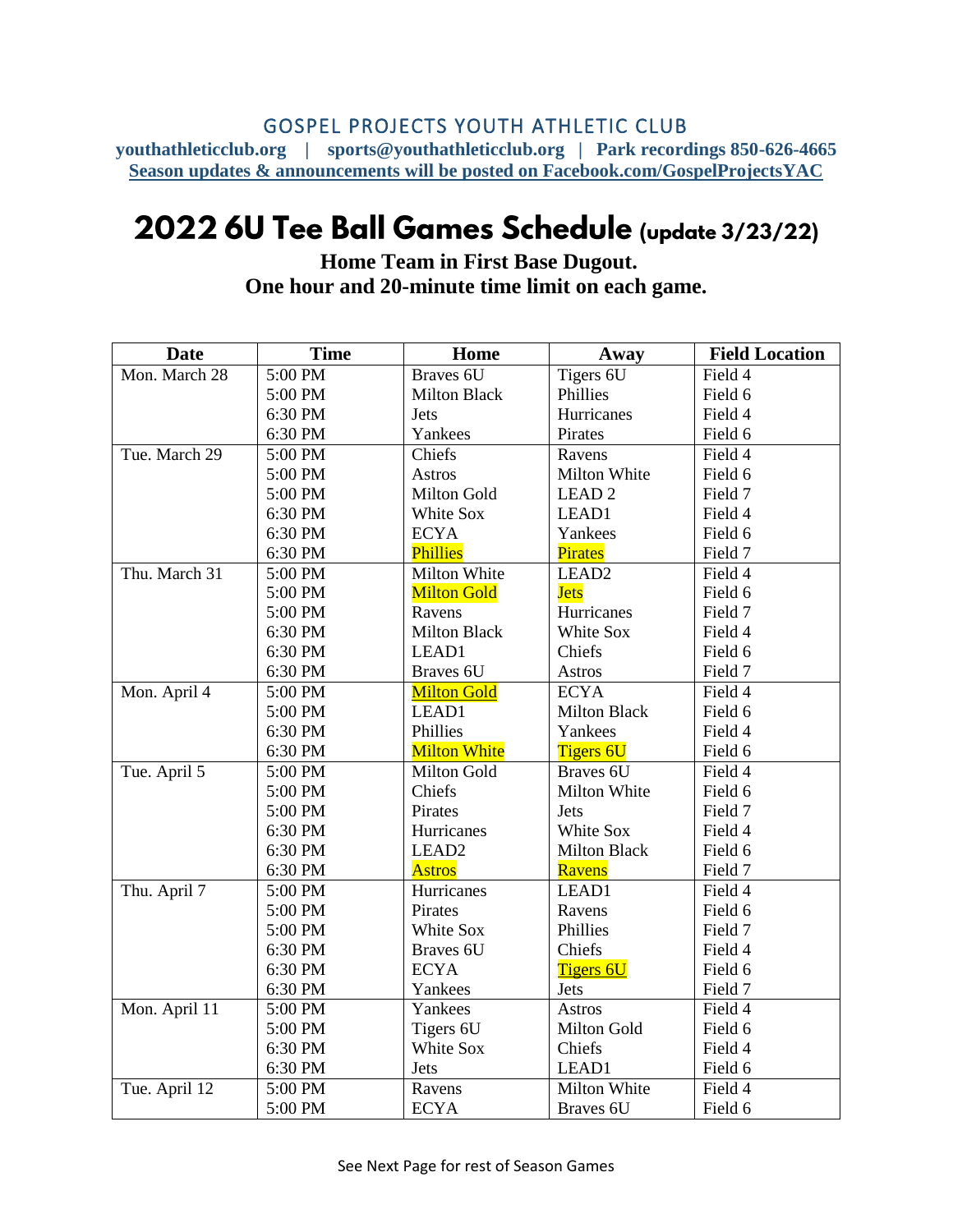| Tue. April 12    | 5:00 PM | <b>Milton Black</b> | Hurricanes          | Field 7 |
|------------------|---------|---------------------|---------------------|---------|
|                  | 6:30 PM | Phillies            | LEAD <sub>2</sub>   | Field 4 |
|                  | 6:30 PM | Milton Gold         | White Sox           | Field 6 |
|                  | 6:30 PM | Chiefs              | <b>Astros</b>       | Field 7 |
| Thu. April 14    | 5:00 PM | Pirates             | <b>ECYA</b>         | Field 4 |
|                  | 5:00 PM | Jets                | Braves 6U           | Field 6 |
|                  | 5:00 PM | LEAD <sub>2</sub>   | LEAD1               | Field 7 |
|                  | 6:30 PM | Milton White        | Yankees             | Field 4 |
|                  | 6:30 PM | <b>Milton Black</b> | <b>Astros</b>       | Field 6 |
|                  | 6:30 PM | Hurricanes          | Tigers 6U           | Field 7 |
| Friday, April 15 |         | Good                | Friday              |         |
| Mon. April 18    | 5:00 PM | Ravens              | Milton Black        | Field 4 |
|                  | 5:00 PM | <b>Astros</b>       | Phillies            | Field 6 |
|                  | 6:30 PM | White Sox           | <b>Jets</b>         | Field 4 |
|                  | 6:30 PM | Yankees             | Milton Gold         | Field 6 |
| Tue. April $19$  | 5:00 PM | LEAD <sub>2</sub>   | Pirates             | Field 4 |
|                  | 5:00 PM | LEAD1               | Braves 6U           | Field 6 |
| Tue. April 19    | 5:00 PM | Milton White        | <b>ECYA</b>         | Field 7 |
|                  | 6:30 PM | Chiefs              | Hurricanes          | Field 4 |
|                  | 6:30 PM | Ravens              | Yankees             | Field 6 |
|                  | 6:30 PM | Milton Gold         | Phillies            | Field 7 |
| Thu. April 21    | 5:00 PM | Tigers 6U           | LEAD1               | Field 4 |
|                  | 5:00 PM | White Sox           | LEAD <sub>2</sub>   | Field 6 |
|                  | 5:00 PM | <b>Milton Black</b> | Pirates             | Field 7 |
|                  | 6:30 PM | Milton Gold         | Chiefs              | Field 4 |
|                  | 6:30 PM | Hurricanes          | Milton White        | Field 6 |
|                  | 6:30 PM | <b>Astros</b>       | <b>ECYA</b>         | Field 7 |
| Mon. April 25    | 5:00 PM | Phillies            | Braves 6U           | Field 4 |
|                  | 5:00 PM | Jets                | <b>Milton Black</b> | Field 6 |
|                  | 6:30 PM | Yankees             | Chiefs              | Field 4 |
|                  | 6:30 PM | Pirates             | Astros              | Field 6 |
| Tue. April 26    | 5:00 PM | Milton White        | Milton Gold         | Field 4 |
|                  | 5:00 PM | <b>ECYA</b>         | Hurricanes          | Field 6 |
|                  | 5:00 PM | Braves 6U           | LEAD <sub>2</sub>   | Field 7 |
|                  | 6:30 PM | Tigers 6U           | White Sox           | Field 4 |
|                  | 6:30 PM | LEAD1               | Pirates             | Field 6 |
|                  | 6:30 PM | Phillies            | Ravens              | Field 7 |
| Thu. April 28    | 5:00 PM | Chiefs              | <b>Phillies</b>     | Field 4 |
|                  | 5:00 PM | <b>Milton Black</b> | <b>ECYA</b>         | Field 6 |
|                  | 5:00 PM | LEAD <sub>2</sub>   | Tigers 6U           | Field 7 |
|                  | 6:30 PM | Braves 6U           | Milton White        | Field 4 |
|                  | 6:30 PM | Hurricanes          | Yankees             | Field 6 |
|                  | 6:30 PM | Ravens              | White Sox           | Field 7 |
| Mon. May 2       | 5:00 PM | <b>Astros</b>       | <b>Jets</b>         | Field 4 |
|                  | 5:00 PM | Pirates             | Tigers 6U           | Field 6 |
|                  | 6:30 PM | <b>ECYA</b>         | Ravens              | Field 4 |
|                  | 6:30 PM | White Sox           | Milton White        | Field 6 |
| Tue. May 3       | 5:00 PM | <b>Milton Black</b> | Milton Gold         | Field 4 |
|                  | 5:00 PM | Yankees             | LEAD <sub>2</sub>   | Field 6 |
|                  | 5:00 PM | LEAD1               | Phillies            | Field 7 |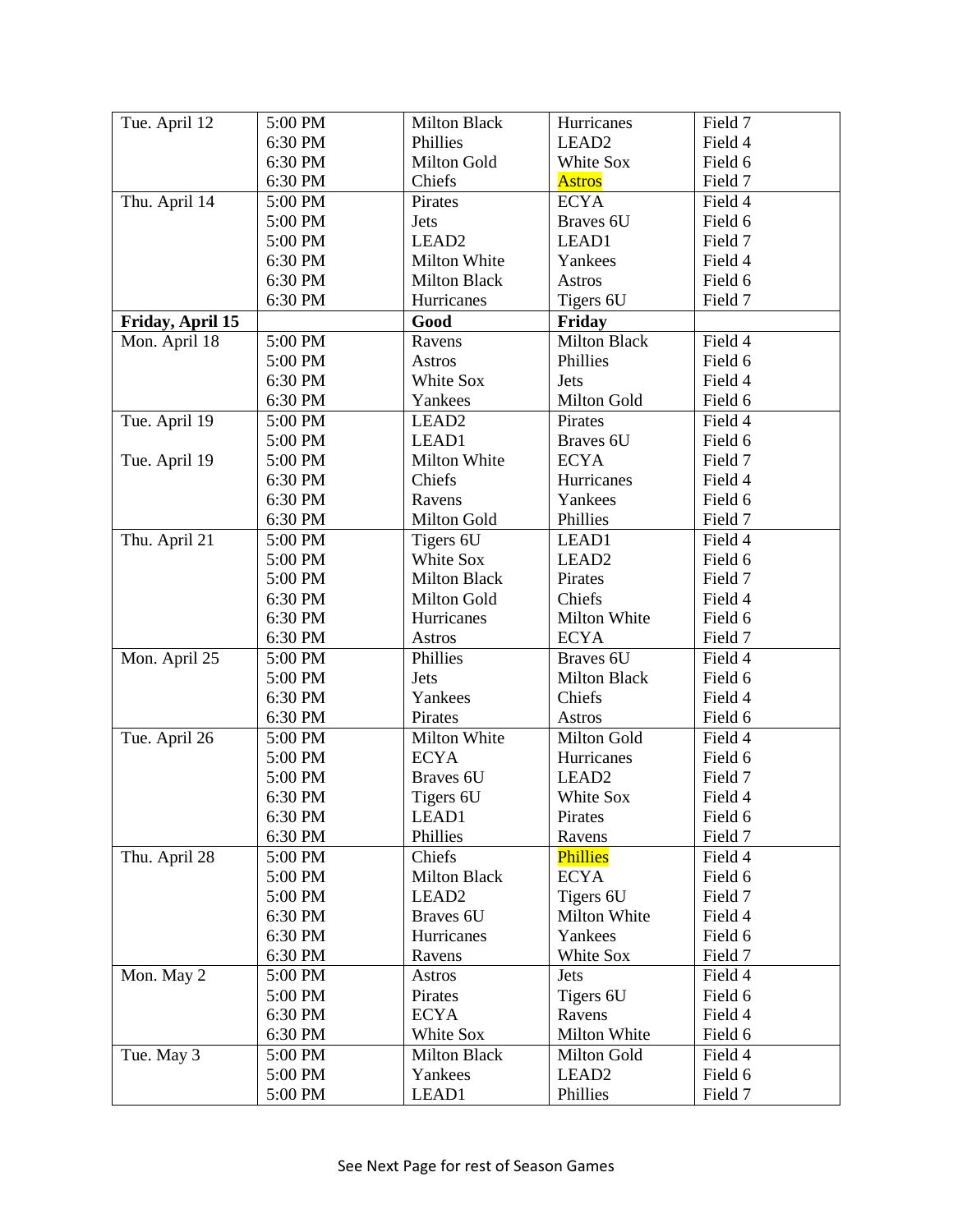| Tue. May 3  | 6:30 PM            | Braves 6U                        | Hurricanes                    | Field 4            |
|-------------|--------------------|----------------------------------|-------------------------------|--------------------|
|             | 6:30 PM            | <b>ECYA</b>                      | White Sox                     | Field 6            |
|             | 6:30 PM            | Jets                             | Milton White                  | Field 7            |
| Thu. May 5  | 5:00 PM            | LEAD <sub>2</sub>                | Chiefs                        | Field 4            |
|             | 5:00 PM            | <b>Astros</b>                    | Milton Gold                   | Field 6            |
|             | 5:00 PM            | Tigers 6U                        | <b>Milton Black</b>           | Field 7            |
|             | 6:30 PM            | Hurricanes                       | Pirates                       | Field 4            |
|             | 6:30 PM            | LEAD1                            | Ravens                        | Field 6            |
|             | 6:30 PM            | Braves 6U                        | Yankees                       | Field 7            |
| Mon. May 9  | 5:00 PM            | Phillies                         | Jets                          | Field 4            |
|             | 5:00 PM            | Tigers 6U                        | Astros                        | Field 6            |
|             | 6:30 PM            | Yankees                          | LEAD1                         | Field 4            |
|             | 6:30 PM            | Pirates                          | Braves 6U                     | Field 6            |
| Tue. May 10 | 5:00 PM            | Chiefs                           | <b>Milton Black</b>           | Field 4            |
|             | 5:00 PM            | LEAD <sub>2</sub>                | <b>ECYA</b>                   | Field 6            |
|             | 5:00 PM            | Milton Gold                      | Ravens                        | Field 7            |
|             | 6:30 PM            | White Sox                        | Braves 6U                     | Field 4            |
|             | 6:30 PM            | Phillies                         | Hurricanes                    | Field 6            |
|             | 6:30 PM            | Milton White                     | Pirates                       | Field 7            |
| Thu. May 12 | 5:00 PM            | Jets                             | Chiefs                        | Field 4            |
|             | 5:00 PM            | Yankees                          | Tigers 6U                     | Field 6            |
|             | 5:00 PM            | LEAD1                            | <b>ECYA</b>                   | Field 7            |
|             | 6:30 PM            | <b>Astros</b>                    | LEAD <sub>2</sub>             | Field 4            |
|             | 6:30 PM            | Hurricanes                       | Milton Gold                   | Field 6            |
|             | 6:30 PM            | Ravens                           | Braves 6U                     | Field 7            |
| Tue. May 17 | 5:00 PM            | Milton White                     | LEAD1                         | Field 4            |
|             | 5:00 PM            | Tigers 6U                        | Phillies                      | Field 6            |
|             | 5:00 PM            | Ravens                           | Jets                          | Field 7            |
|             | 6:30 PM            | <b>Astros</b>                    | White Sox                     | Field 4            |
|             | 6:30 PM            | Pirates                          | Milton Gold                   | Field 6            |
|             | 6:30 PM            | Chiefs                           | <b>ECYA</b>                   | Field 7            |
| Thu. May 19 | 5:00 PM            | LEAD1                            | <b>Astros</b>                 | Field 4            |
|             | 5:00 PM            | <b>ECYA</b>                      | Jets                          | Field 6            |
|             | 5:00 PM            | White Sox                        | Yankees                       | Field 7            |
|             | 6:30 PM            | Ravens                           | Tigers 6U                     | Field 4            |
|             | 6:30 PM            | <b>Milton Black</b>              | Milton White                  | Field 6            |
|             | 6:30 PM            | LEAD <sub>2</sub>                | Hurricanes                    | Field 7            |
| Mon. May 23 | 5:00 PM            | Phillies                         | Milton White                  | Field 4            |
|             |                    |                                  |                               |                    |
|             |                    |                                  | LEAD <sub>2</sub>             |                    |
|             | 5:00 PM            | Jets                             |                               | Field 6            |
|             | 6:30 PM            | Ravens                           | Tigers 6U                     | Field 4            |
|             | 6:30 PM            | <b>Milton Black</b><br>Chiefs    | Yankees                       | Field 6            |
|             | 6:30 PM            |                                  | Pirates                       | Field 7            |
| Tue. May 24 | 5:00 PM            | <b>ECYA</b><br>LEAD <sub>2</sub> | Phillies<br>Ravens            | Field 4            |
|             | 5:00 PM            |                                  |                               | Field 6            |
|             | 5:00 PM            | Milton Gold                      | LEAD1                         | Field 7            |
|             | 6:30 PM            | Pirates                          | White Sox                     | Field 4            |
|             | 6:30 PM            | Jets                             | Tigers 6U                     | Field 6            |
| Thu. May 26 | 6:30 PM<br>5:00 PM | Braves 6U<br>Tigers 6U           | <b>Milton Black</b><br>Chiefs | Field 7<br>Field 4 |